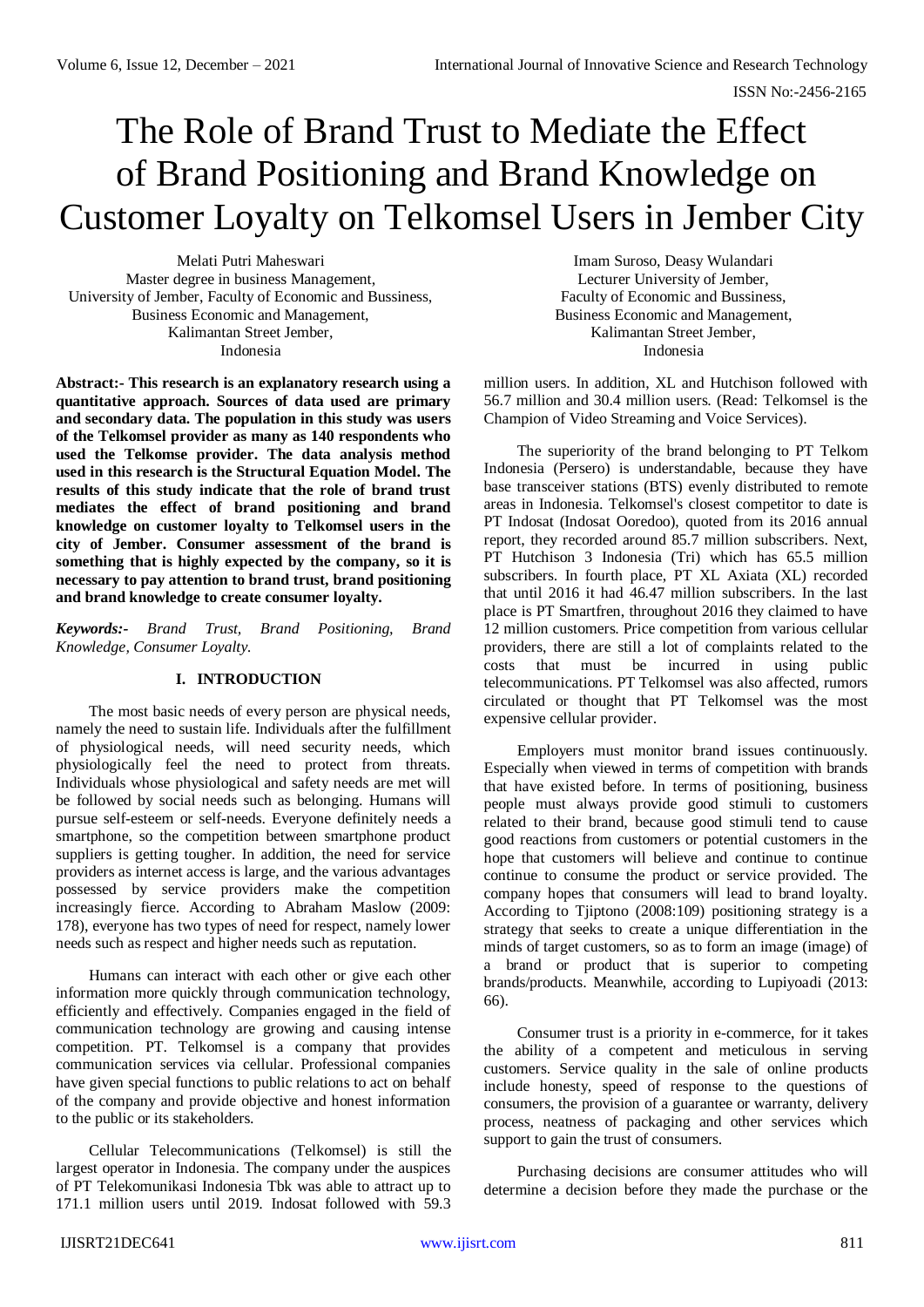H<sup>2</sup> : Brand knowledge affects brand trust H<sup>3</sup> : Brand positioning affects customer loyalty H<sup>4</sup> : Brand knowledge affects customer loyalty  $H<sub>5</sub>$ : Brand trust affects customer loyalty

population.

**III. METODOLOGY**

This study is an explanatory research that aims to determine the effect of brand positioning and brand knowledge on customer loyalty with brand trust as a mediating variable for Telkomsel users in Jember Regency. The population used in this study were customers who bought Telkomsel Jember products. Telkomsel provider user information which is a company secret and is highly protected, so that researchers can provide an overview of the

Metodology of data analysis used in this research is Structural Equation Model (SEM). Hair et al., (1995) stated that the appropriate sample size for Structural Equation Model (SEM) is between 100-200 samples.Test data analysis of this study using validity test and reliability test, then performed a normality test and a multicollinearitytest. The

**IV. RESULT AND DISCUSION**

This study was conducted on East Java namely Jemberusing purposive sampling technique as a sampling technique. The sample in this study were respondents who were at least 17 years old and be able to understand the

a) Characteristics of Respondents Based on Telkomsel

Frequency (Person)

Precentage  $\overline{(%)}$ 

Respondents based on the characteristics of the duration of using Telkomsel cards in this study were

ISSN No:-2456-2165

actions of a consumers who are looking for different alternatives must then decide to take action purchase. According to Nawangsari (2017) one of the important factors that become a benchmark purchasing decisions online is a trust, with the internet add to the trust in the activities of buying and selling are doing online.

#### **II. THEORY**

#### *A. Brand Positioning*

Kotler and Armstrong (2012: 245) reveal that Brand positioning is a communication strategy to enter the customer's window so that the product contains a certain meaning and brand positioning is a way to place itself in the eyes of the target customer, in terms of advantages and disadvantages.

#### *B. Brand Knowledge*

Brand knowledge can be formed from all thoughts, feelings, images, experiences, beliefs, and others related to brands, and in particular brands must create strong, fun, and unique brand associations for customers, because with the existence of Strong brand associations can create the desired brand knowledge (Kotler and Keller, 2009).

#### *C. Brand Trust*

According to Tjiptono (2014), brand trust is the willingness of consumers to trust or rely on a brand in a risk situation due to the expectation that the brand in question will give positive results.

#### *D. Customer Loyalty*

According to Kotler (2016: 153) the definition of customer loyalty is a deeply held commitment to repurchase a product or service in the future and will not be affected by situations and marketing efforts that have the potential to cause customers to switch to a product or service. other services.

#### *E. Conceptual Framework*

The explanation of the theory that has been described previously, it can be seen that there is a relationship between the quality of service on a website on customer satisfaction and its effect on customer loyalty. The quality of the website in this study is the independent variable and customer satisfaction is the intervening variable and loyalty is the dependent variable..

The conceptual framework developed in this study is as follows:





 $H_1$ : Brand positoning affects brand trust

Amount 140 100%

criteria of goodness that fits in the bushes.

questionnaire and using or buying Telkomsel.

classified into two, namely > 1 year and < 1 year.

*A. General Information*

*B. Descriptive Statistics*

Telkomsel Card Usage Time

Card Usage Time

Table 1: Telkomsel Card Usage Time

 $\lt 1$  year  $\lt 34$  24,29  $>1$  year 106 75,71

b) Characteristics of Respondents Based on Gender Respondents based on gender characteristics in this study were classified into two, there are male and female

| Gender | <b>Frequenc</b><br>$y$ (person) | <b>Precentag</b><br>e(%) |
|--------|---------------------------------|--------------------------|
| Male   | 73                              | 52,14                    |
| Female | h.                              | 47,86                    |
| Amount | 140                             | 100%                     |

Table 2: Respondents Gender

c) Characteristics of Respondents Based on Age Respondents based on age characteristics in this study were classified into four, there are less 17 years, 18 to 25 years, 26 to 33 years, 35 and more than 33 years.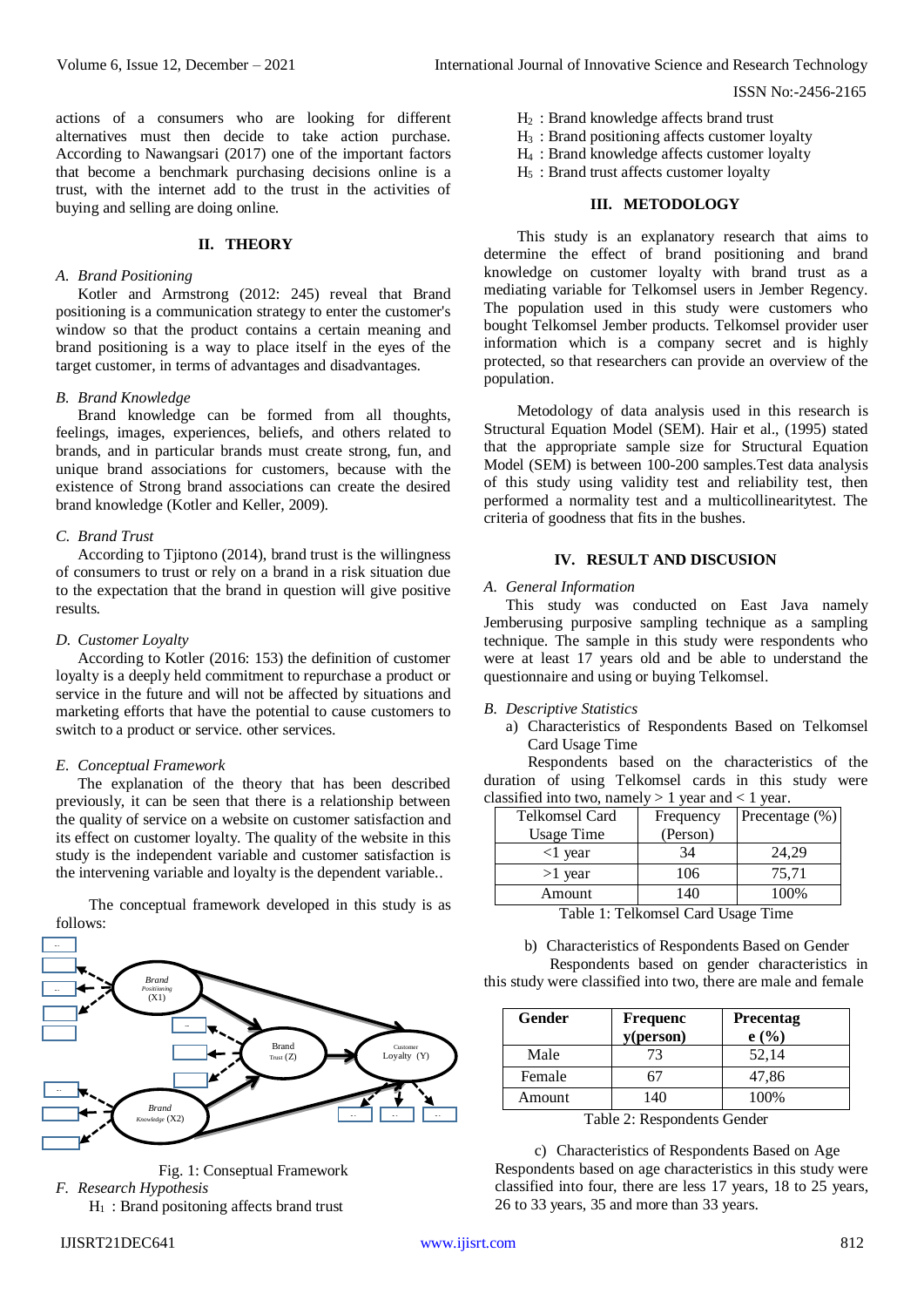ISSN No:-2456-2165

| Age             | Frequency | Precentage |  |
|-----------------|-----------|------------|--|
| $\leq$ 17 Years |           |            |  |
| 18 - 25 Years   |           | 33,57      |  |
| 26 - 33 Years   |           | 31,43      |  |
| $<$ 33Years     | 78        | 20         |  |
| Amount          |           | 100%       |  |

Table 3: Respondents Age

d) Characteristics of Respondents Based on Job

Respondents based on the characteristics of the work in thisstudy were classified into five namely Student/Student, Entrepreneur, Employee,. Housewives and Civil Servants.

| <b>Marriage</b><br><b>Status</b> | <b>Frequency</b><br>(person) | <b>Precent</b><br>age $(\%)$ |
|----------------------------------|------------------------------|------------------------------|
| Student                          | 31                           | 22,14                        |
| Entrepeneur                      | 23                           | 16,43                        |
| Employee                         | 38                           | 27,14                        |
| Housewives                       | 14                           | 10                           |
| Civil Servants                   | 34                           | 24,29                        |
| Amount                           | 140                          | 100%                         |

Table 4: Respondents Job

e) Characteristics of Respondents Based on Telkomsel Packages

Respondents based on the characteristics of the data packages in this study were classified into three namely telephone packages, sms packages, and internet packages..

| <b>Profession</b> | <b>Frequency</b> | <b>Precentage</b> |  |
|-------------------|------------------|-------------------|--|
| ∹al               |                  |                   |  |
| <b>Messages</b>   |                  | 3.57              |  |
| Internet          |                  | 56,43             |  |
| Amount            | 140              | 100%              |  |

Table 5: Respondents Telkomsel Packages

*C. Goodness of fit Test*

| Criteria fit<br>model       | Value fit<br>model | Standard                                                    | Description |
|-----------------------------|--------------------|-------------------------------------------------------------|-------------|
| $X_2$ -chi-square           | 85,634             | Expected to be<br>smaller than<br>$X2$ on df =<br>60is79,08 | Marginal    |
| Significance<br>Probability | 0.017              | $\geq 0.05$                                                 | Marginal    |
| <b>RMSEA</b>                | 0.055              | $\leq 0.08$                                                 | Good        |
| GFI                         | 0.926              | $\geq 0.90$                                                 | Marginal    |
| <b>AGFI</b>                 | 0.871              | $\geq 0.90$                                                 | Marginal    |
| <b>CMIN/DF</b>              | 1.427              | $\leq$ 2 or 3                                               | Good        |
| TLI                         | 0.952              | $\geq 0.90$                                                 | Good        |
| <b>CFI</b>                  | 0.968              | $\geq 0.90$                                                 | Good        |

Table 7: Goodness of fit test

It is known that the eight criteria used to assess whether or not a model a model is good or not, four criteria are met and four criteria are marginal. Thus it can be said that the model is acceptable, which is means that there are a match between the model and the data.

## *D. Causality test*

|                | Hypothesis              |    | Path<br>Coefficient | C.R.  | P     | Description |
|----------------|-------------------------|----|---------------------|-------|-------|-------------|
| Y <sub>1</sub> | $\leftarrow$ --         | X1 | 0,252               | 2,540 | 0,011 | Significant |
| Y <sub>1</sub> | <---                    | X2 | 0,139               | 5,014 | ***   | Significant |
| Y <sub>2</sub> | ←−−−                    | X2 | 0,150               | 2,182 | 0,029 | Significant |
| Y <sub>2</sub> | $\leftarrow -$          | X1 | 0,203               | 2,477 | 0,013 | Significant |
| Y2             | ⊂---                    | Y1 | 0,126               | 3,523 | ***   | Significant |
|                | Tabel 8: Casuality test |    |                     |       |       |             |

The results of causality test for the influence that the results of causality testing for the influence of the brand positioning variable on brand trust have a positive path coefficient of 0.252 with a CR of 2.540 and a probability (p) with a significant level of 0.05 which is 0.011 which means that the hypothesis which states that the brand positioning variable affects brand trust acceptable.

# **V. CONCLUSION**

Brand positioning effect on brand trust provider Telkomsel is acceptable. The influence of brand positioning on brand trust in a positive direction means that the better the brand positioning, the higher the brand trust.

Brand knowledge affects the brand trust provider Telkomsel can be accepted. The influence of brand knowledge on brand trust in a positive direction means that the better the brand knowledge, the higher the brand trust.

Brand positioning effect on customer loyalty Telkomsel vider can be accepted. The influence of brand positioning customer loyalty in a positive direction means that the er the brand positioning, the higher customer loyalty.

Brand knowledge influence on customer loyalty Telkomsel provider can be accepted. The influence of brand knowledge on customer loyalty in a positive direction means that the better the brand knowledge, the higher customer loyalty.

Brand trust has an effect on customer loyalty Telkomsel provider can be accepted. The influence of brand trust on customer loyalty in a positive direction means that the better the brand trust, the higher the customer loyalty.

## **ACKNOWLEDGMENT**

The author would like to express special thanks of gratitude to the author parents as well as the author supervisor who gave a lot of support and discussion to completing this study within the limited time frame.

#### **REFERENCES**

- [1.] Ailawadi, K. L. and Keller, K. L. Understanding retail branding: conceptual insights and research priorities. Journal of Retailing, 80, 2004.
- [2.] Kartajaya, H. Positioning, Diferensiasi, dan Brand. Positioning, Diferentiation, and Brand. Jakarta: Pt. Gramedia Pustaka Utama, 2004.